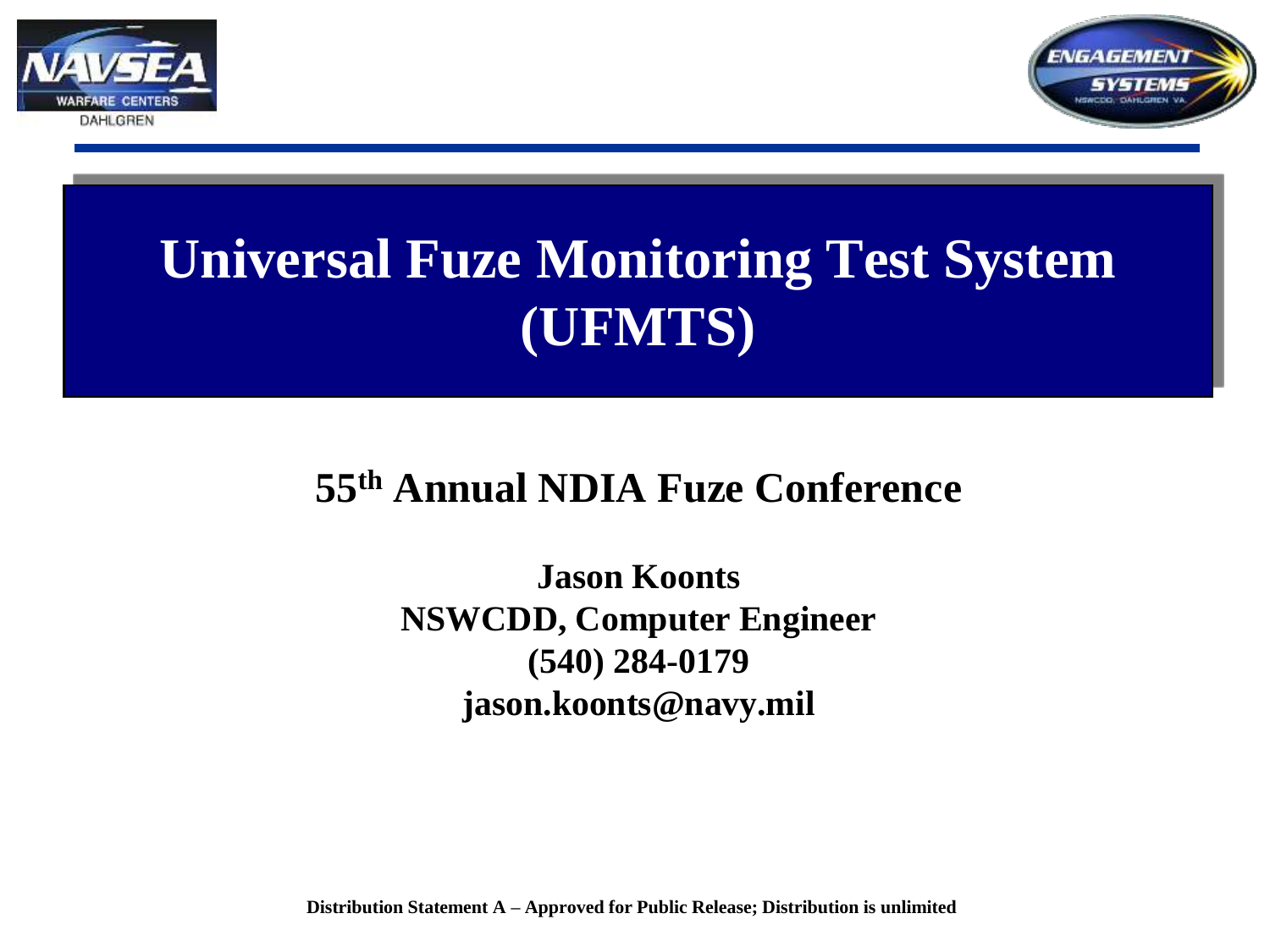





- Background
- System Upgrade
- Increased Functionality/Benefits
- Summary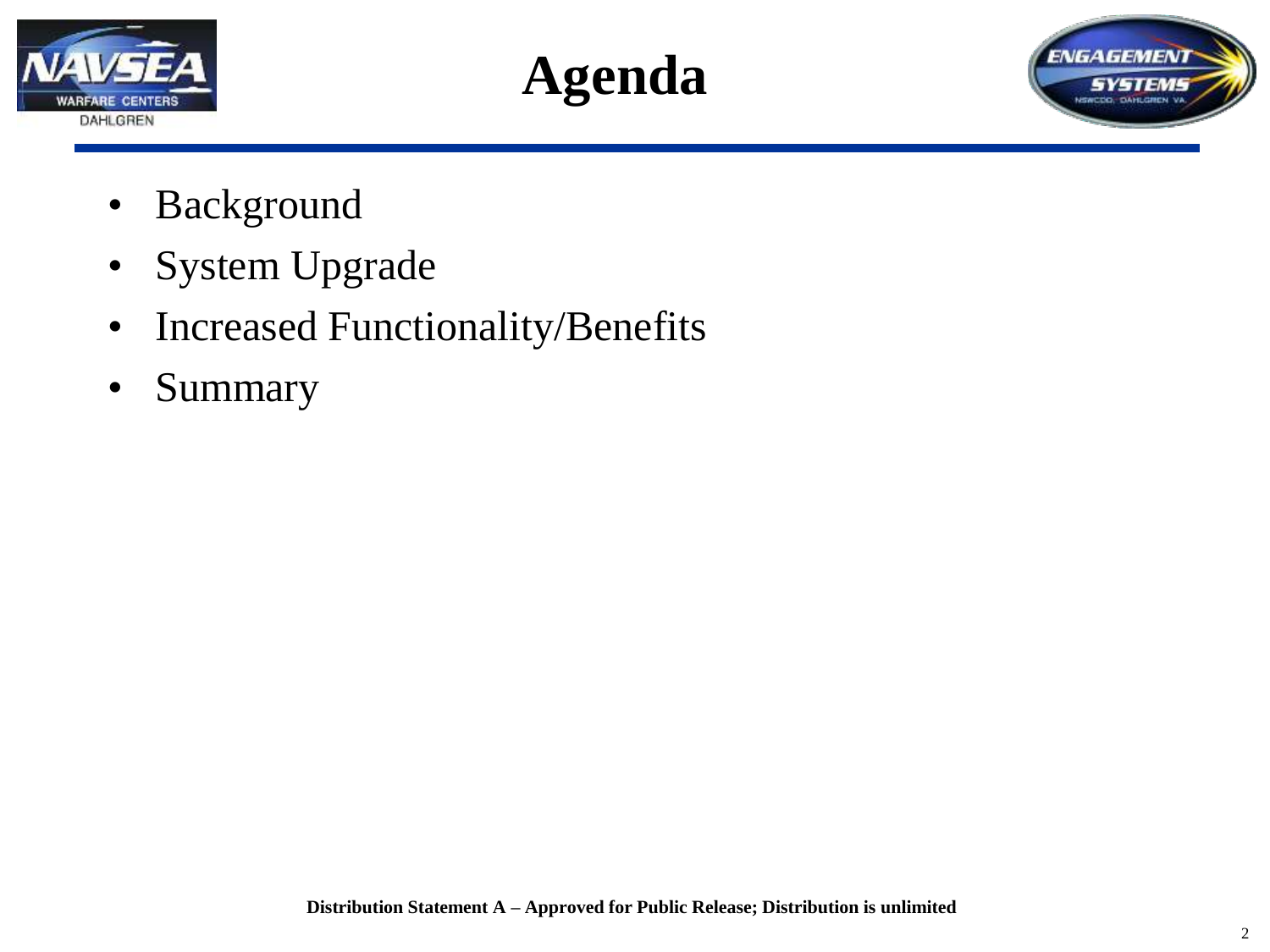

# **What is the UFMTS?**



- Universal Fuze Monitoring Test System (UFMTS)
- Hardware and software suite
	- Agilent VEE Graphical Programming Language
	- Various instruments
		- Oscilloscope, Spectrum Analyzer, Power Supplies, etc.
	- Custom hardware
		- Interface to various fuzes
		- Junction Box
- Allows for testing Navy NATO standard fuzes in one comprehensive system
- Main application is ordnance assessment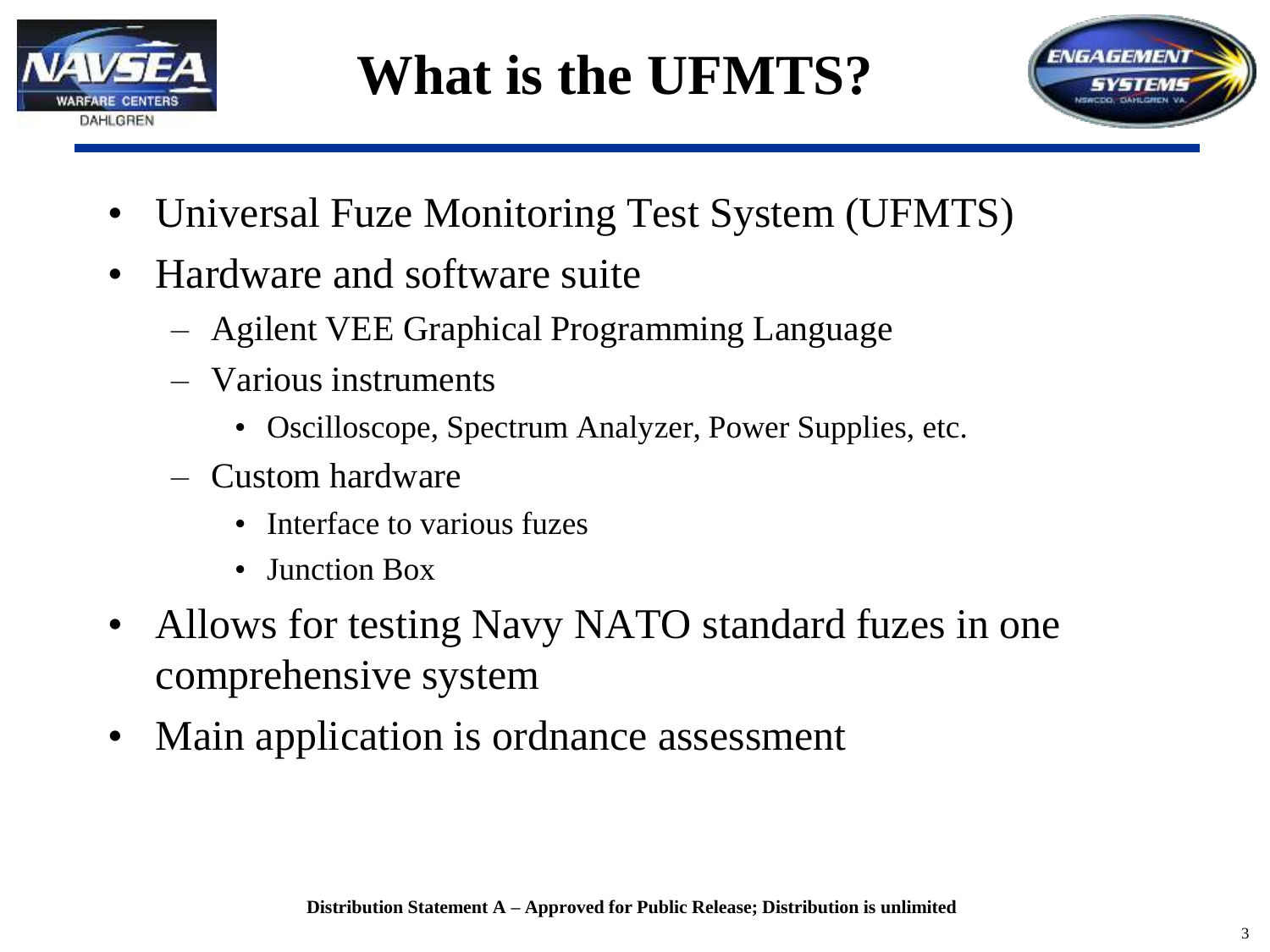

# **Project History**



- Initial purpose of hardware was to serve as MK419 Multi-Function Fuze (MFF) tester at NSWC Crane
- Crane utilized hardware to turn system into MK432 fuze tester
- Dahlgren was provided funding independently to develop test set for MK437 Multi-Option Fuze for Navy (MOFN) in FY05
	- Decided to leverage Crane's MK432 tester to have one hardware suite capable of testing both fuzes
- Hardware shipped to Dahlgren for full integration of MOFN into software suite
	- MK432 testing not perfected
- New MFF production lot being built and no current testing capability at Dahlgren
	- Funding provided to incorporate MFF capability into MK437 and MK432 test set in FY09 (creates UFMTS)
- Design from an Ordnance Assessment (OA) perspective
	- Speed and efficiency
	- Minimal operator interference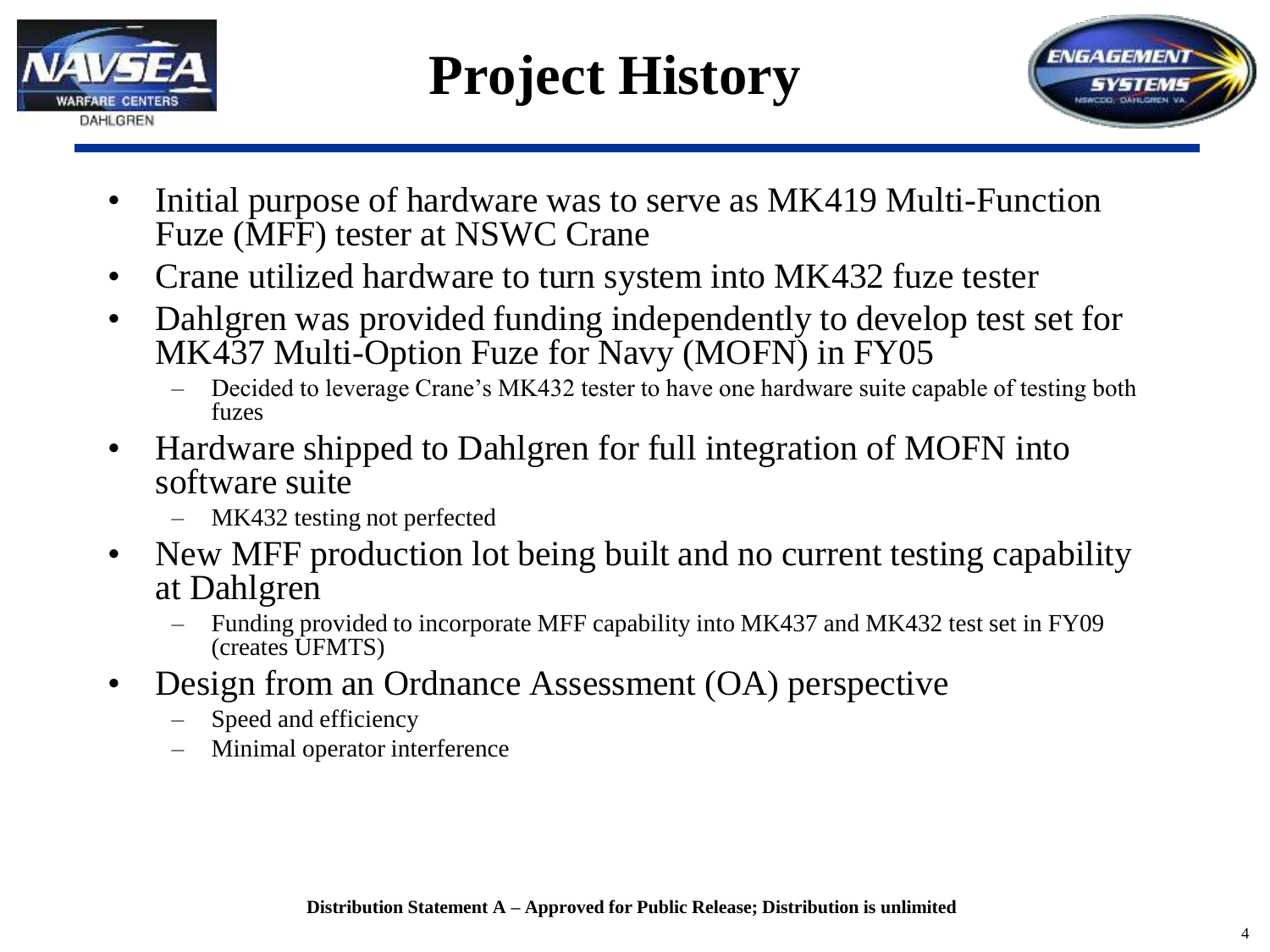





- Fuze setting station and testing station
	- Very slow to set and then test each fuze
	- Separate desktop PCs for setting the fuze and running the tests
	- Two computers used increases complexity
- Code not designed for Ordnance Assessment
	- Poor operator interaction and data reporting
- Very buggy code!



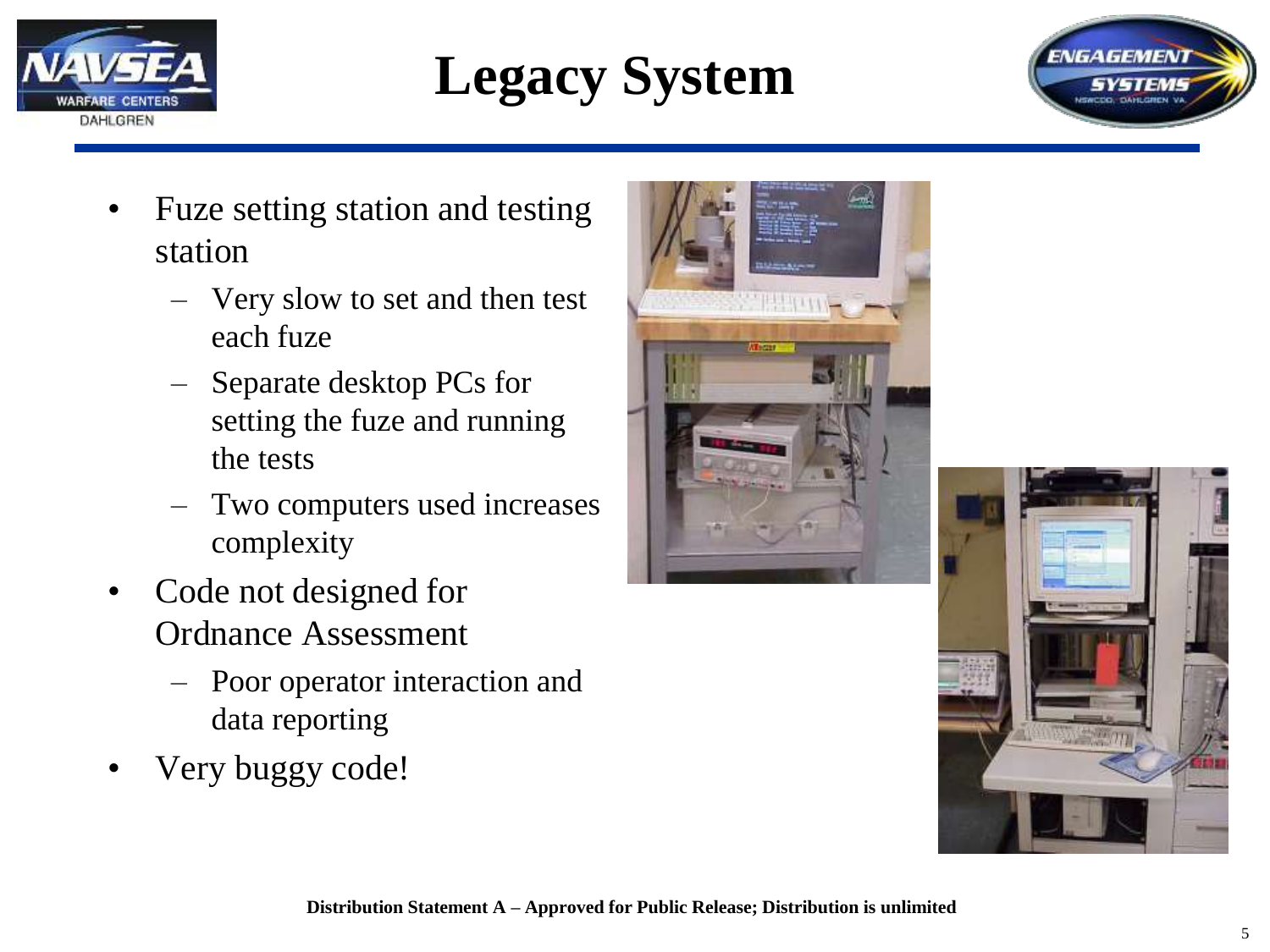

# **Upgraded System**



- Design and code the system for an OA application
	- Minimal operator interaction
	- Fast testing algorithms
	- Efficient, clean data reporting
- Hardware modifications
	- Remove or replace obsolete components
	- Evaluate all devices in the system
	- RF range simulator upgrade

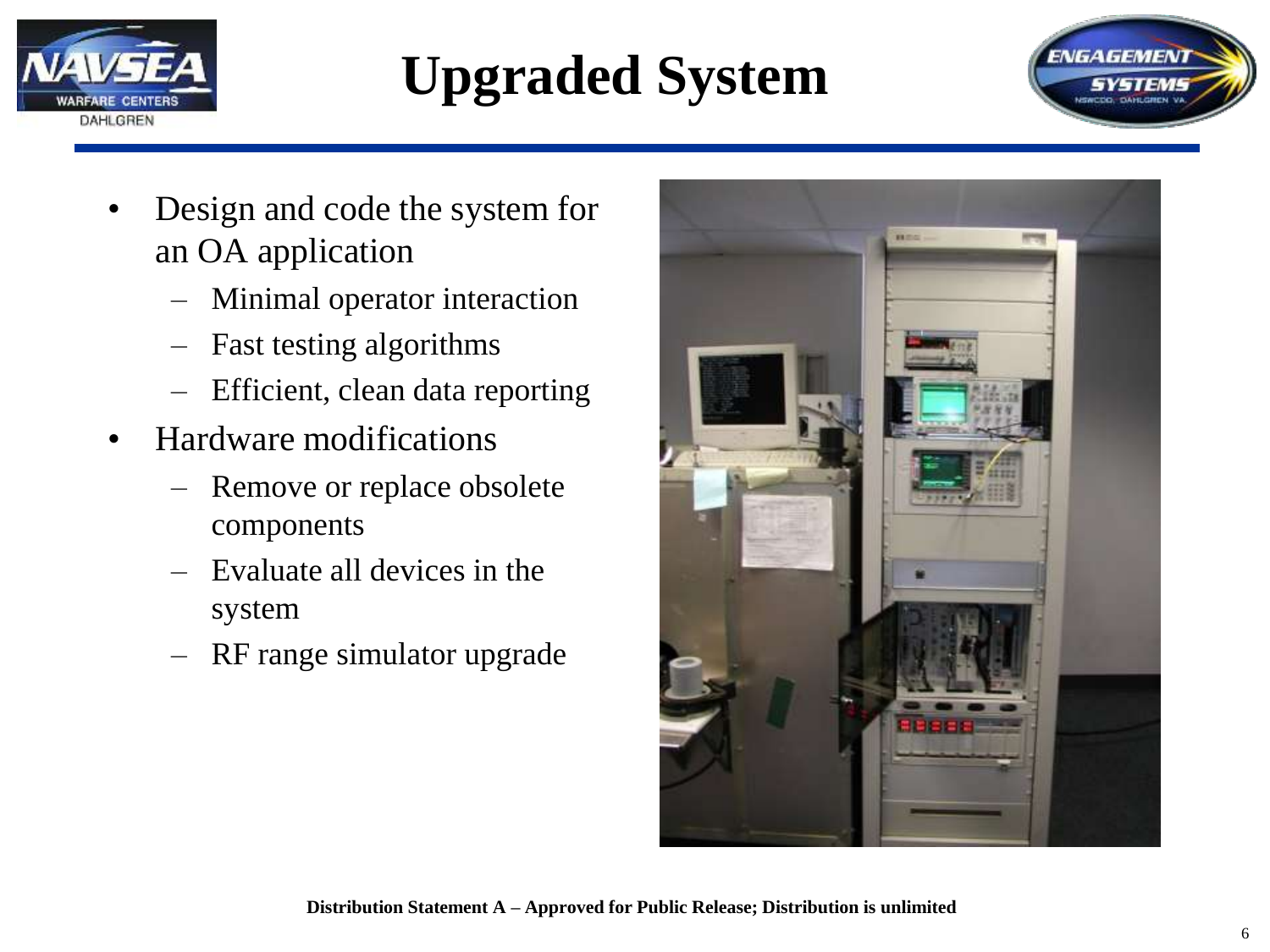

# **RF Range Simulator Upgrade**





- RF Range Simulator (RFRS) incorporated into test system
	- Built by Electronic Development Corporation
	- Allows for proximity mode and RF testing
	- Simulates surface and air encounters
- EDC offered significant hardware and software changes to increase functionality of the instrument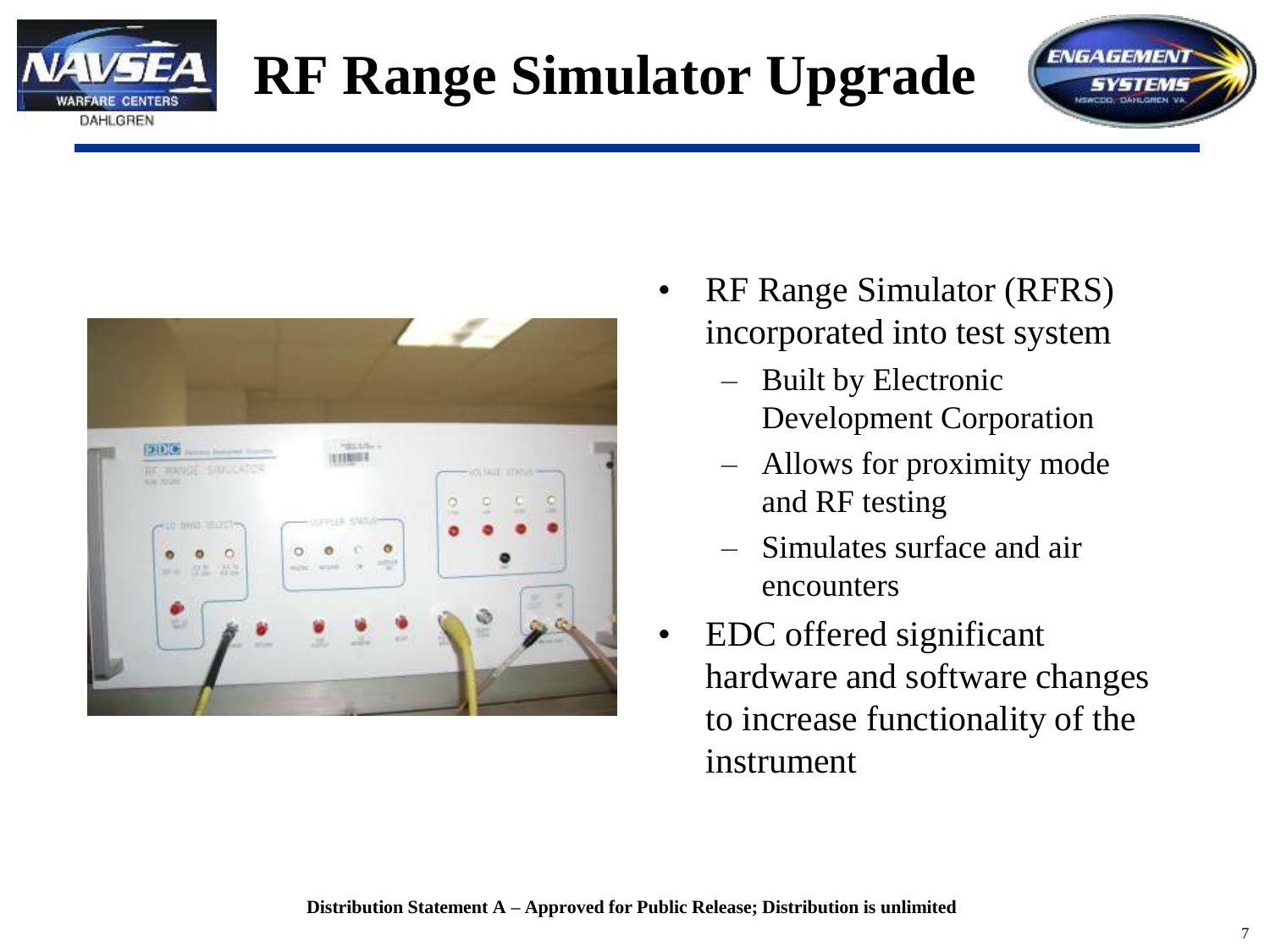

## **Hardware Changes**



### **Original Wiring**

#### **Neat and Tidy**

**ENGAGEMENT** 

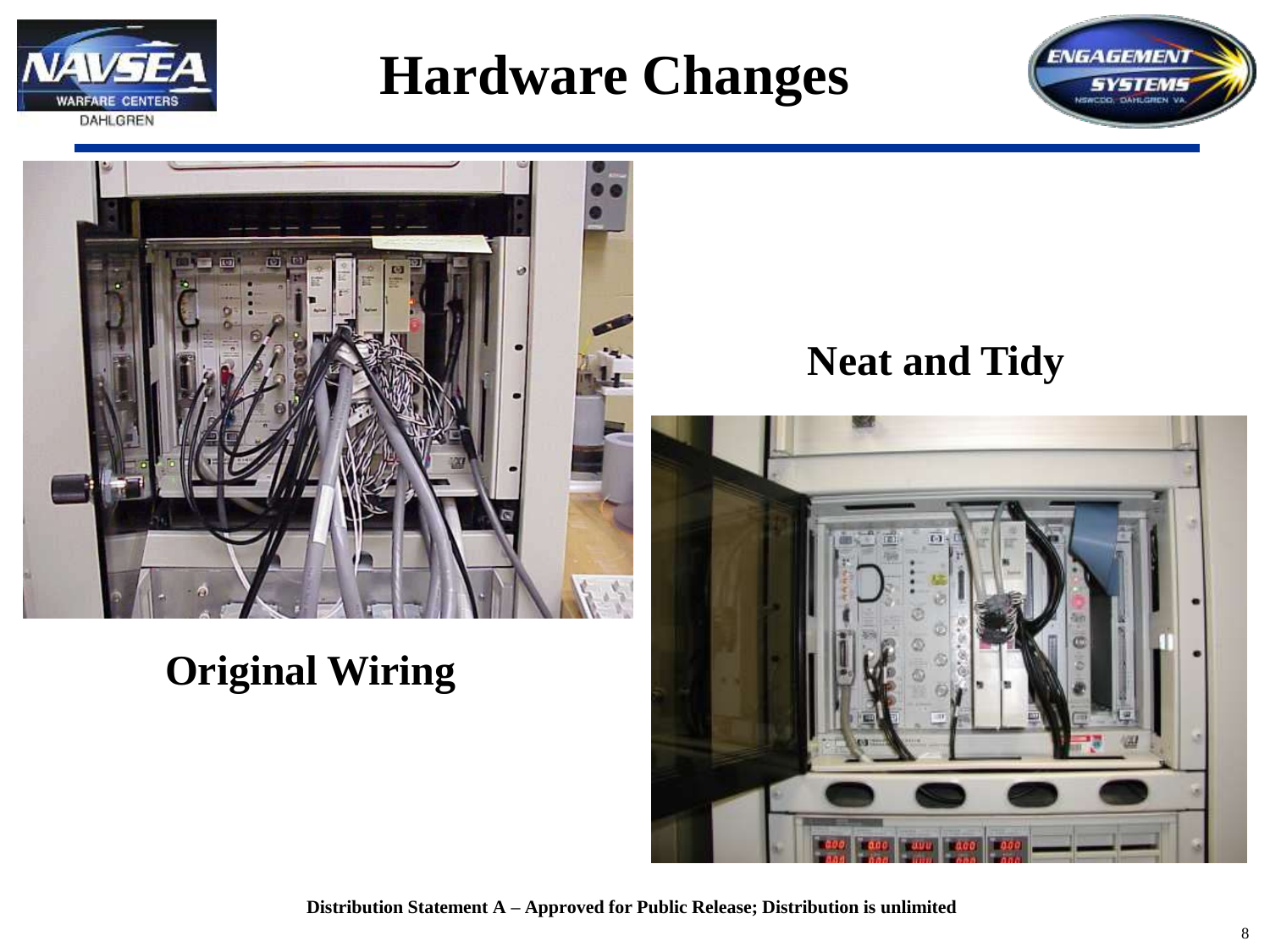

## **Original Custom Boxes**











#### **Interface Box Junction Box**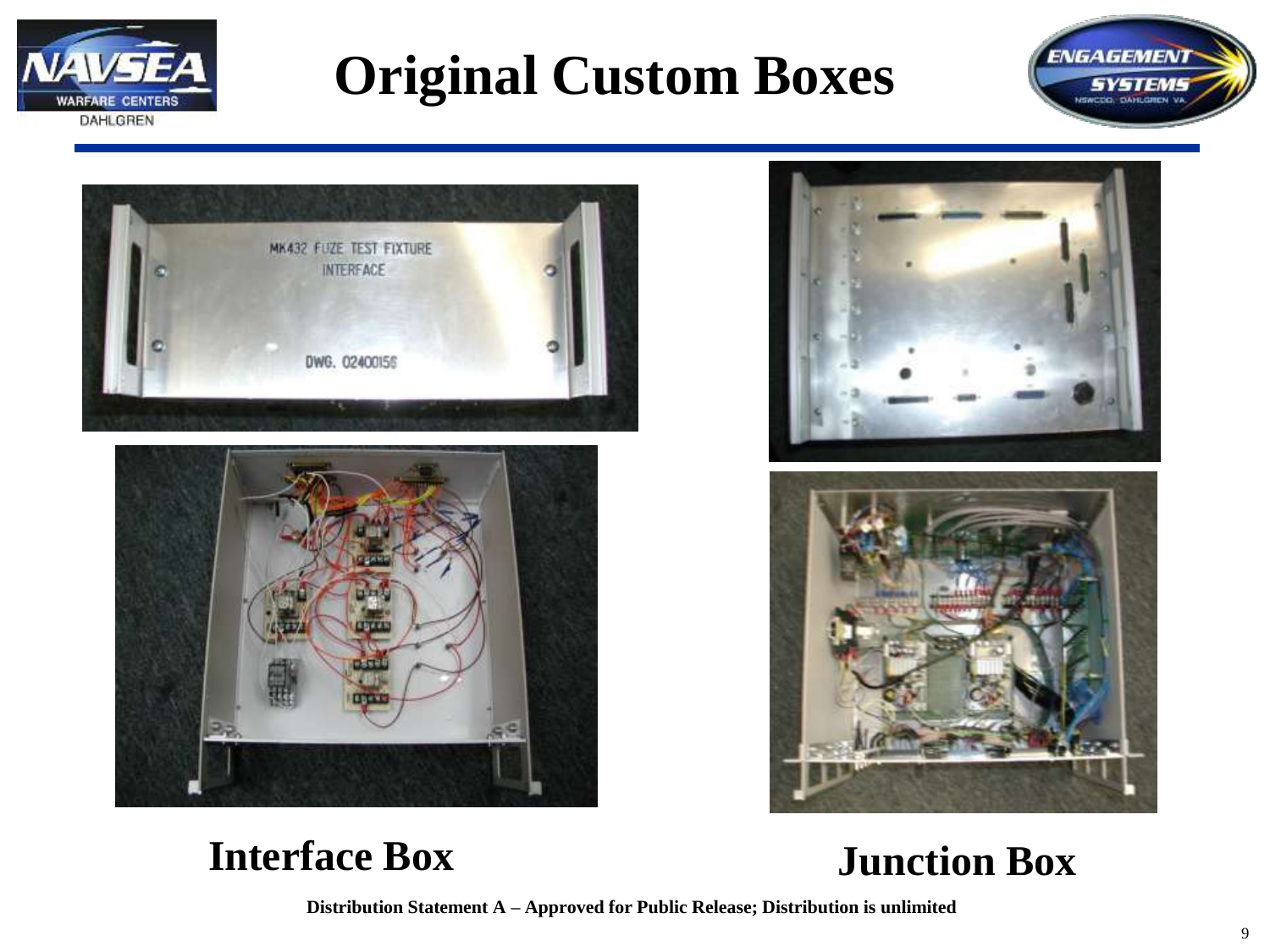

## **Junction Box**



- J-Box
	- 2U unit (could easily have been 1U)
		- Could take up much less room, smallest box we could find
	- Performs all necessary switching to connect test points from all three fuzes to all of the instrumentation
	- Provides spin switch closure for time zero of MK432, level shifting for MK419, crush switch emulation for PD functionality of MK419 and MK437, and multiple det resistances for minimum and maximum spec values across all three fuzes



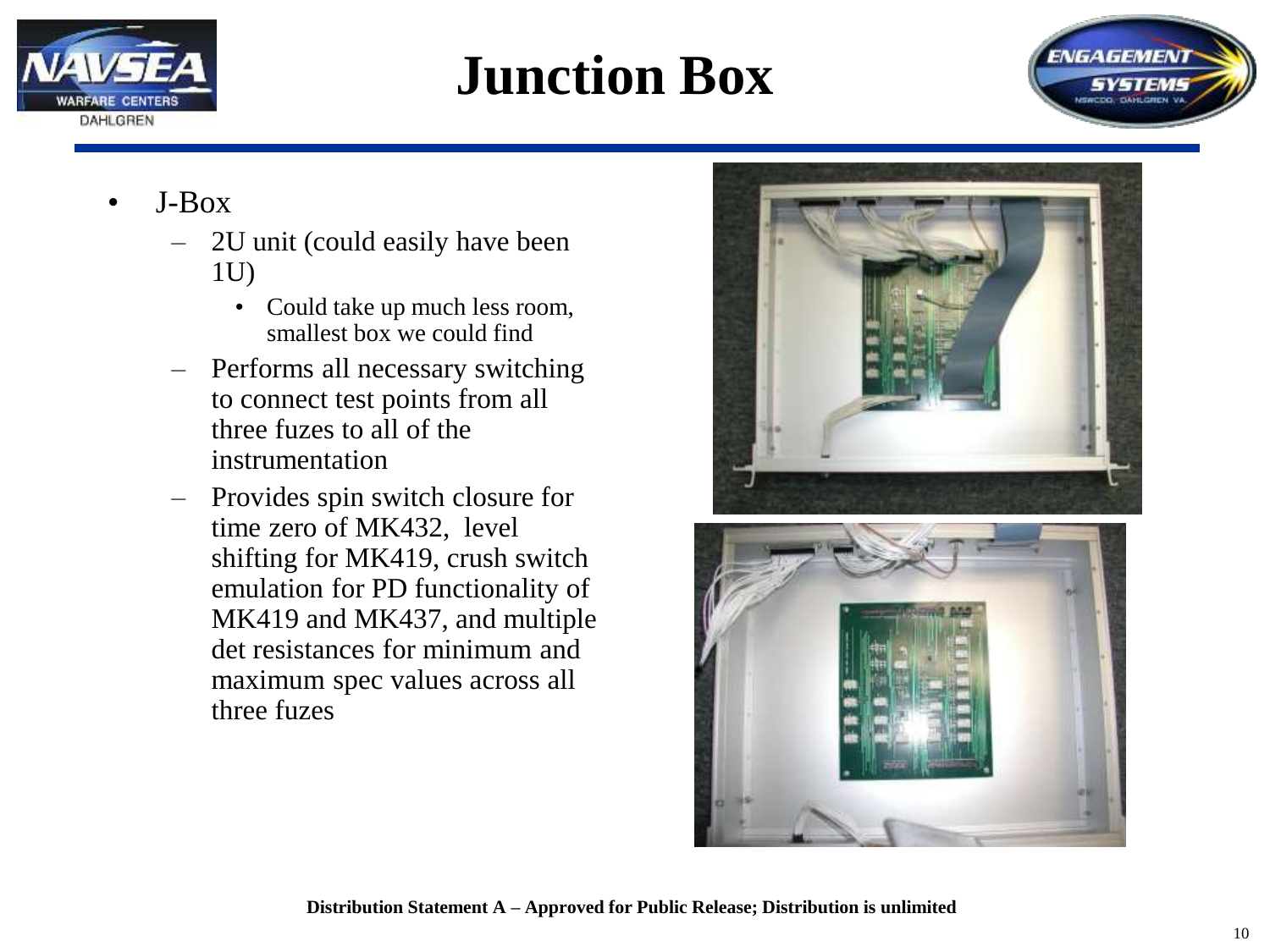

## **Instrumentation**



- Using one computer for fuze setting and the test program
- Shrank system from two full side by side racks to one rack with room to spare
- Added a counter to increase functionality
	- Necessary for MOFN testing
- Removed and replaced obsolete components
	- i.e. VXI Oscilloscope card was broken
- Only need two Relay Matrix Switches and one Relay Driver Module
	- Down from 4 relay matrix switches and two relay drivers
- Large instrumentation set to allow for future capability
	- Relay matrix switch has open channels
	- Fuze interface cable is not utilizing all pins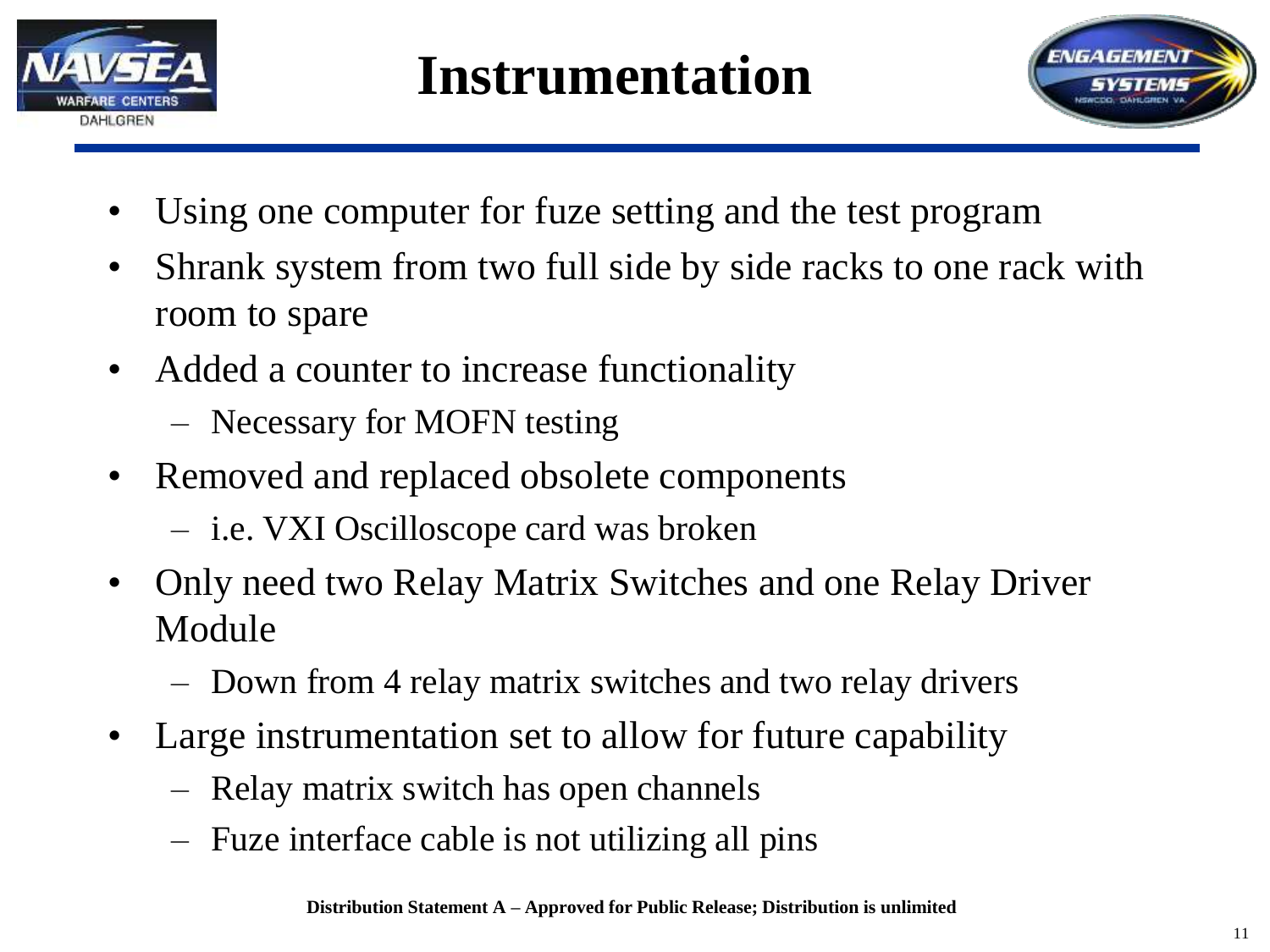

# **Fuze Connection and Interface**

**ENGAGEMEN** 

- One shared cable using military connectors for reliability and ruggedness
- Interfaces designed in house
	- Minimal time required for swapping fuzes
	- Cores easily interchanged to switch among the three fuzes
- Modular interface design is vast improvement over original approach

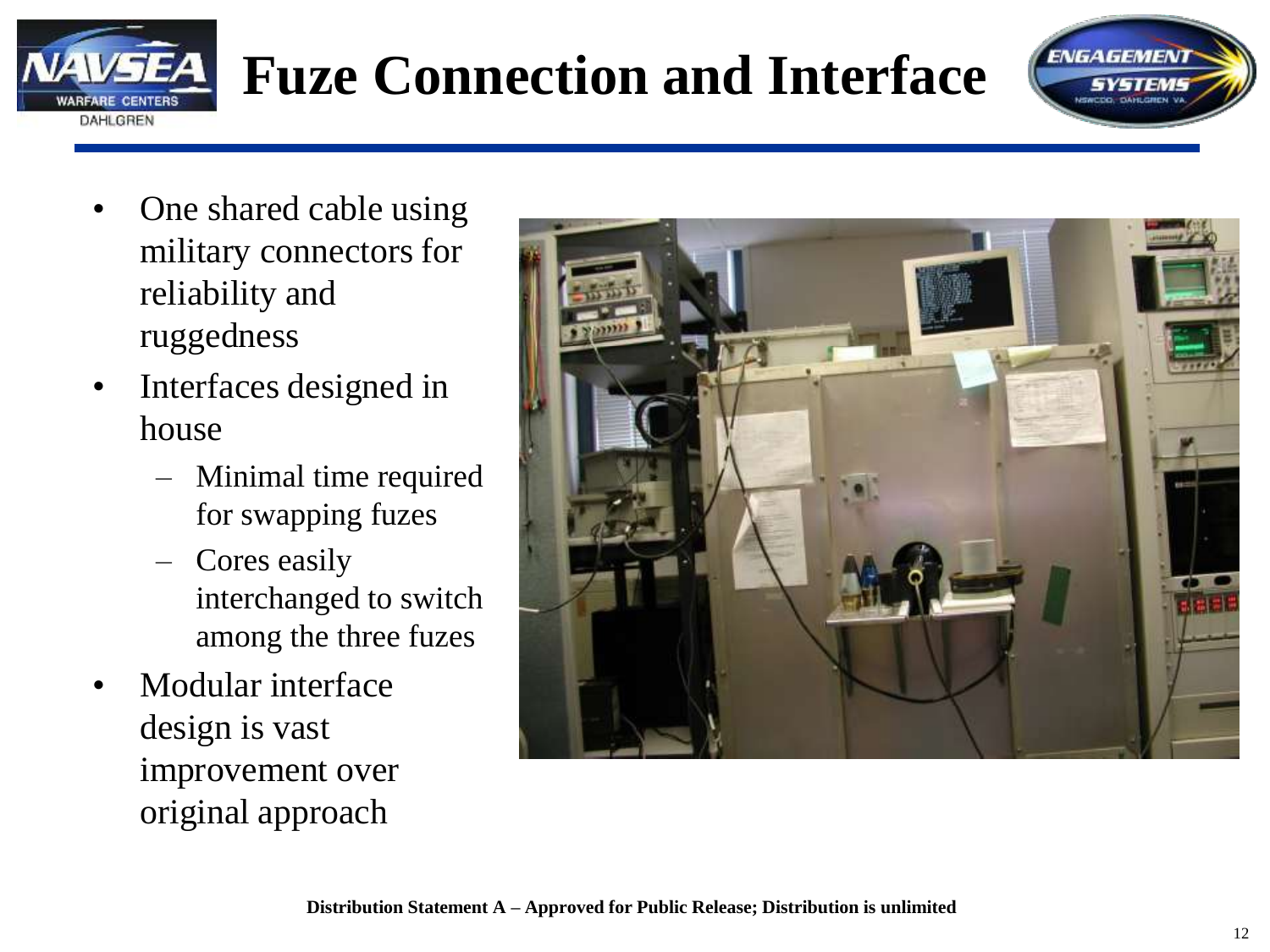# **Increased Functionality/Benefits**



**DAHLGREN** 

One comprehensive instrumentation and software set capable of setting and testing all Navy NATO standard Electronically settable fuzes

**ENGAGEMEN** 

- MFF Test time decreased from ~6 minutes to 90 seconds
	- Working with contractor to realize part of this time savings on their tester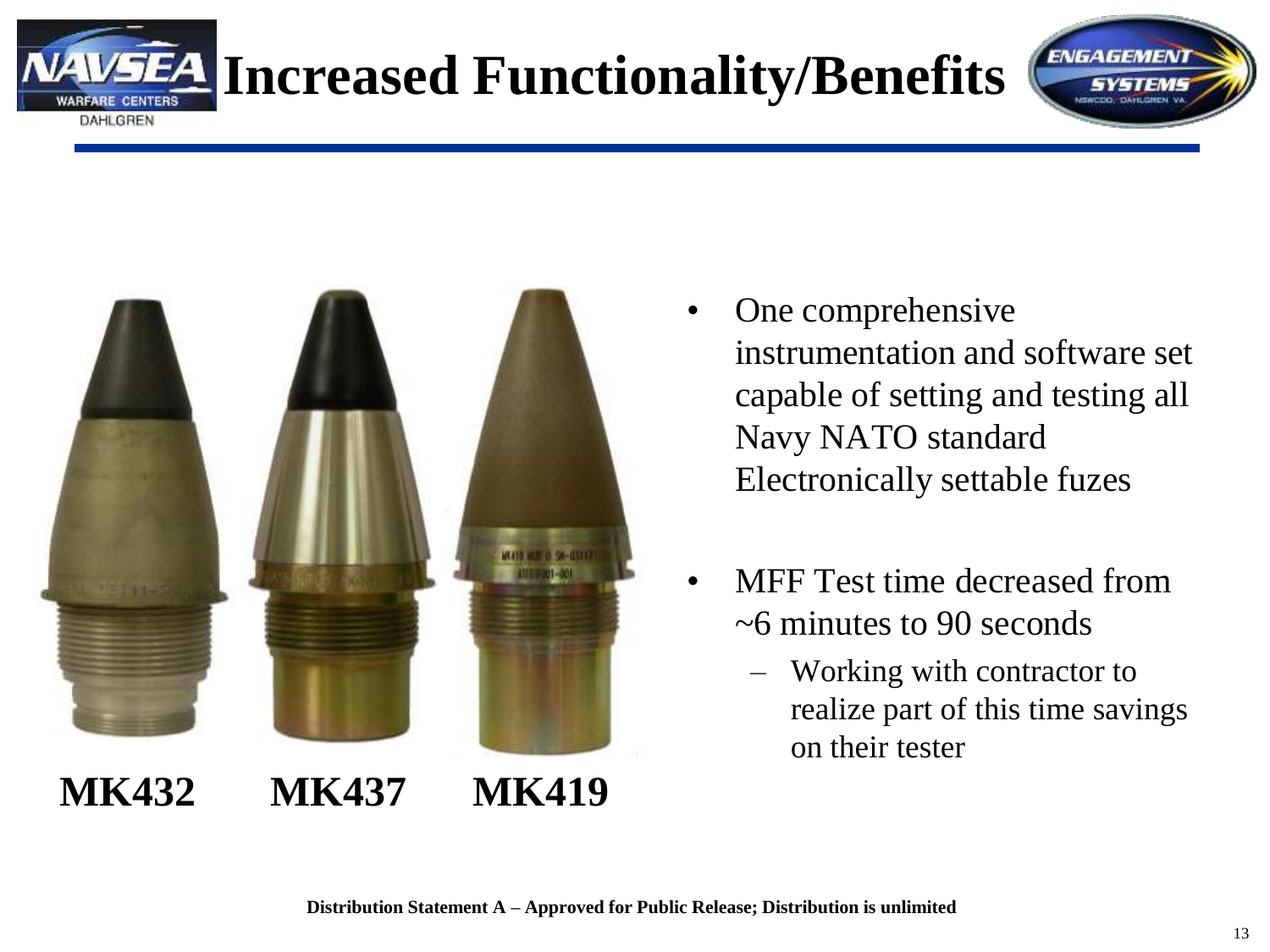

# **In Summary**



- Original system only capable of testing MK432
	- Outdated hardware and software requiring work
- Requirements analysis to trim system and remove unnecessary, broken, or obsolete hardware
- Custom PCB designed to allow switching among and testing three Navy electronically settable fuzes

– MK432, MK437, MK419

- RFRS upgrade increased functionality for proximity and RF testing
- Ability to expand for addition of new hardware and fuzes to be tested